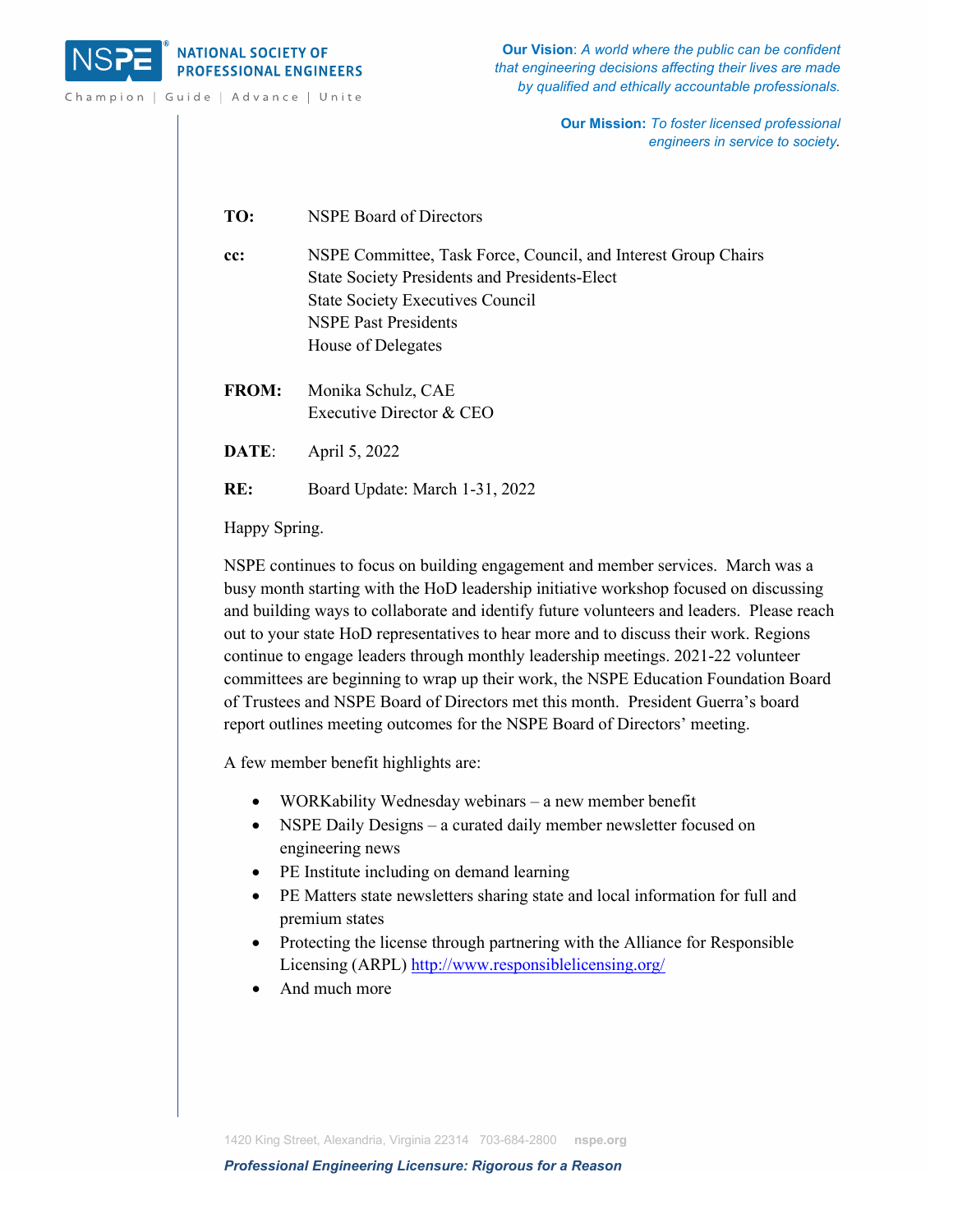Please take a minute to review the details below. Share the information with your colleagues as we focus on driving growth, educating for the future, shaping public policy and diversity and tomorrow's engineer.

# **Driving Growth**

Every month is retention and recruitment season. Every act of engagement with a member—from an online message to customer service responses, discussions with colleagues, chapter events or state meetings—helps someone decide whether to renew or join.

**Thank you** for your efforts in renewing our largest groups of members those who have a 12/31 expiration date. For December 2021 there is a 93% renewal rate! (Industry average is 79%).

That's the good news, NSPE members renew. However, new member recruitment continues to be a challenge.

Here is where state leaders can help. NSPE recruitment numbers are down due in part to

the lack of face-to-face events where engagement and recruitment happen. However, Spring 2022 is the season of state conferences! Here are some ideas to help raise awareness and recruit new members. For an upcoming meeting:

- Take advantage of NSPE branded supplies. Check out [supplies.nspe.org](https://supplies.nspe.org/) (full and premium tier states can order for free) or reach out to Dana Aragon, Director of State Relations, at  $dargon(a)$ nspe.org for other available items such as tabletop displays, branded table cloths, and signage.
- Be sure to advertise and offer NSPE member versus nonmember registration rates to demonstrate value.
- Recognize members–recognition of members on-site helps solidify the brand and show the value of membership.
- Personally greet people you don't know–ask if they are members and share your NSPE story to encourage them to join the NSPE community.

## **Upcoming Deadlines**

**April 22: 2022** *Engineering Outlook Survey* **deadline**

**May 13:** [Milton F. Lunch](https://www.nspe.org/resources/ethics/ethics-resources/milton-f-lunch-ethics-contest)  [Ethics Contest](https://www.nspe.org/resources/ethics/ethics-resources/milton-f-lunch-ethics-contest)

**June 7:** [QBS Awards](https://www.nspe.org/membership/about-nspe/awards/qbs-award)  **[Nominations](https://www.nspe.org/membership/about-nspe/awards/qbs-award)** 

**Upcoming Events**

**April 6 & April 20 – 2p.m. (Eastern)** Workability Wednesday webinar

**May 7-9**. MATHCOUNTS National Competition

**June 30, 2p.m.-4 p.m. (Eastern)**: House of Delegates Meeting (Virtual)

**August 1-3:** 2022 Professional Engineers Conference

Your leadership and efforts are appreciated and will help NSPE grow.

**NICET Begins Issuing Digital Credentials:** NICET has begun the launch of digital credentials. To test this new service, senior evaluators and NICET certified technicians,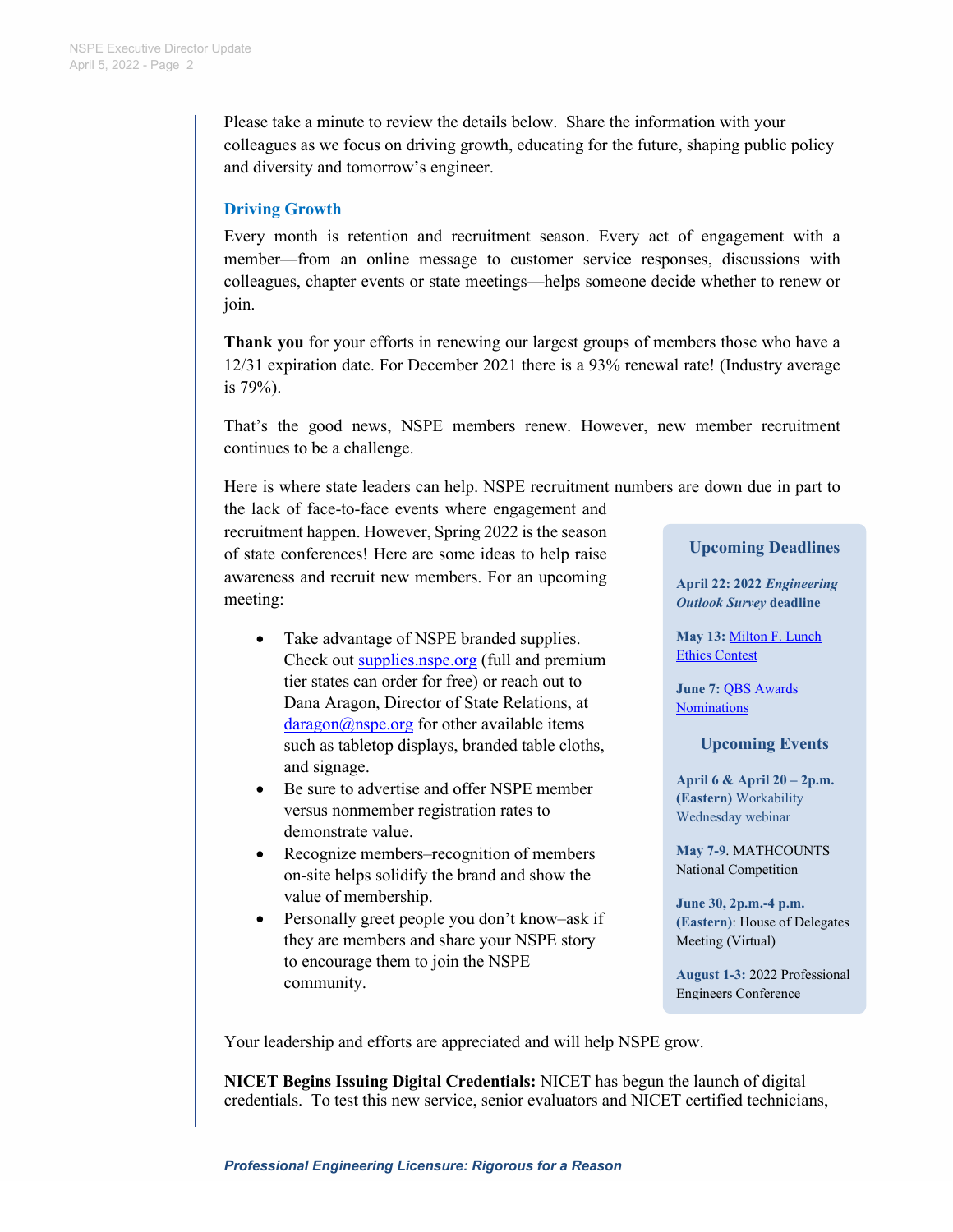JoAnna Abraham and Luis Feliciano, along with Board of Governors members were the first to receive digital credentials for the NICET certifications they hold. Their insights will better prepare customers for this exciting new benefit.

These secure, digital representations of NICET's certifications will provide engineering technicians the capability to easily manage, share, and make use of their credentials. Once available, individuals who complete the industry-set minimum requirements and earn certification will also be able to share their accomplishment digitally.

The potential for qualified individuals to better showcase their accomplishments through digital credentialing is promising. Increased exposure of NICET Certification holders in a consistent verifiable electronic format will improve the recognition of the certification programs. Additional information will be available on the website, communicated via email and within the candidate's online record.

## **Shaping Public Policy**

**The Law of Unintended Consequences?** In response to rising gas prices, a bill was presented in both the US House and Senate, proposing a federal gas tax holiday through the end of the year. There was no effort in the bill to ensure consumers would receive the benefit, and because the federal gas tax is a tax, the "end of the year" does not mean that the federal gas tax would be restored. A separate appropriation measure would have to be enacted.

The unintended consequence? The federal gas tax is the only consistent federal funding stream for the state Departments of Transportation. According to the US Energy Information Administration, the proposed holiday would represent funding losses of \$6.8M/day or \$25B/year. NSPE, along with ACEC and ASCE, triggered an advocacy campaign to encourage opposition to the bills. For more information, visit the NSPE Advocacy Center.

**Georgia May Have a New Independence Day:** A bill in Georgia introduced and passed through the House last year has now passed through the Senate and is on the governor's desk. This bill would extract the State Board of Registration Professional Engineers and Land Surveyors Board (PELS Board) from under the Department of State and establish it as an independent board. Not only will this provide an opportunity for the PELS Board to control its own revenue, but it will also enable the board to establish quality control processes to improve service.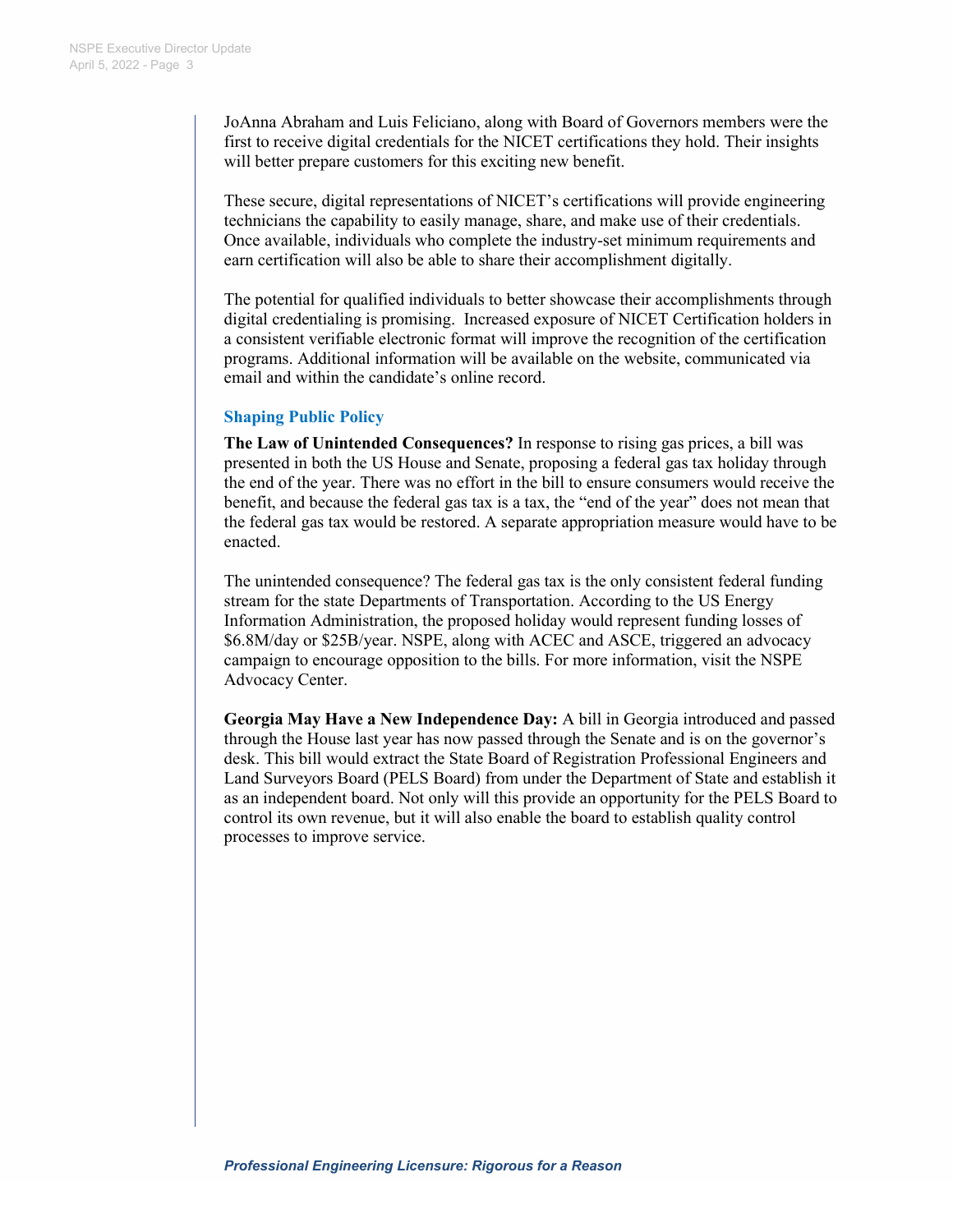### **Educating for the Future**



**WORKability Wednesdays Free Webinar Series:** NSPE launched a new, live webinar series free to members— "WORKability Wednesdays." The series aims to support members in their professional development and improve their "workability" quotient by engaging in online webinars to increase their competencies and learn about topics impacting the industry.

Members can join a two-part ethics presentation that dives into the latest Board of Ethical Review cases and their application to the workplace. Also open for registration is a special presentation during the week of Earth Day that highlights the design and construction of a new 120 MGD firm capacity water treatment facility in the City of Wichita, which provides water for 1 out of every 6 Kansas residents.

The first webinar is scheduled at 2:00 p.m. EDT on April 6 with additional presentations on the 1st and 3rd Wednesdays in April, May, and June. Register now at NSPE's PE [Institute](https://pdh.nspe.org/) and invite a colleague to attend.

## **Promoting Diversity and Tomorrow's Engineer**

**Future City Professional Engineering Award Winner:** A team representing J.M. Alexander Middle School (Huntersville, North Carolina) received the special Professional Engineering Award for their "Terra Limpa, Mozambique" city during the 2022 Future City Competition Finals on March 23.

NSPE BOD members Rick Guerra, P.E., F. NSPE, Britt Smith, P.E., F.NSPE, and Megan Schultz, P.E., served as judges for the special \$2,000 award sponsored by NSPE. The team won for demonstrating a thorough understanding of the need for technical and ethical reviews by creating both a board of technical review and a board of ethical review to oversee their engineers. The team also placed an emphasis on STEM education in their schools. Access the winner announcement [here.](https://www.youtube.com/watch?v=P9o5Cu-ka1U)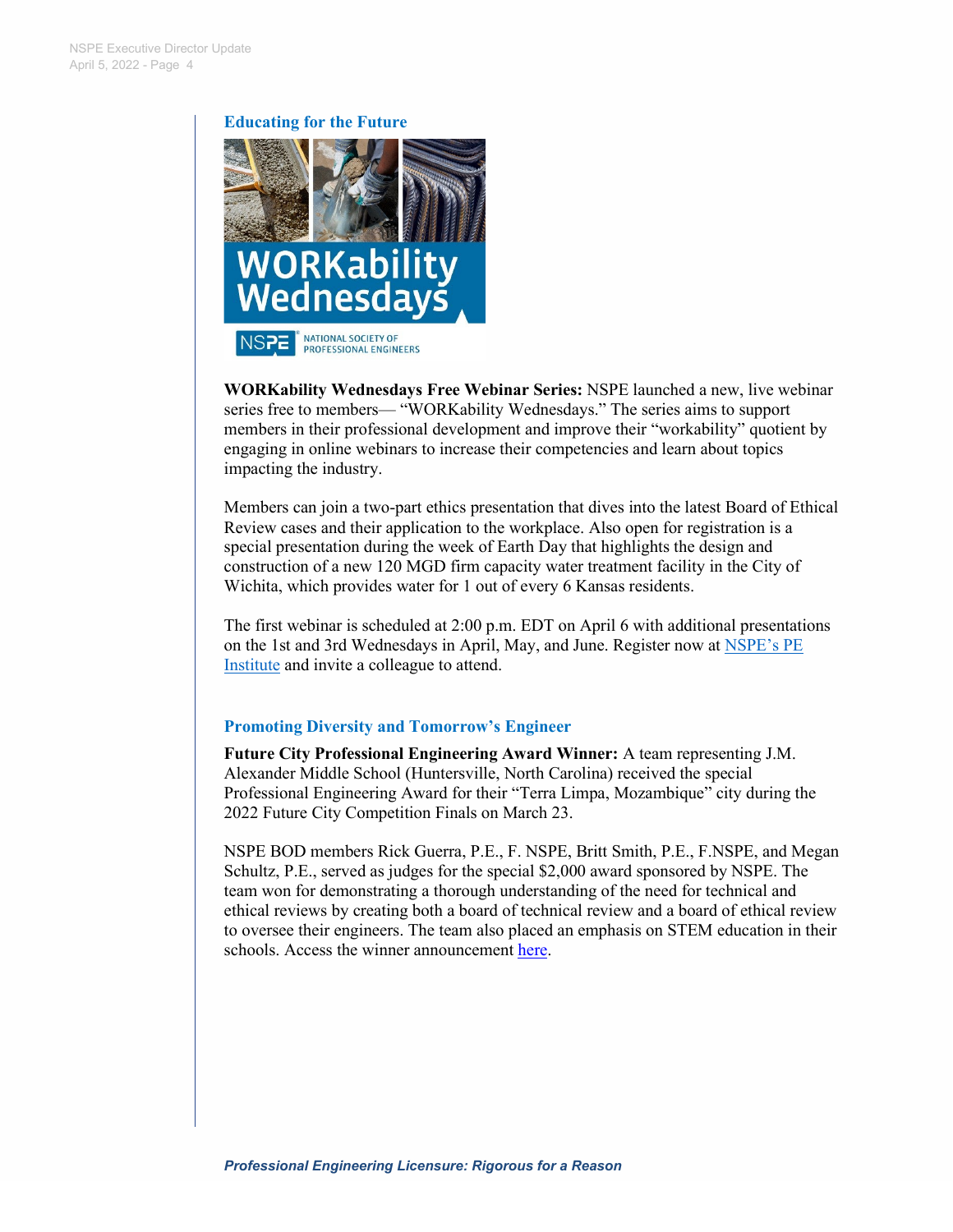

**NSPE Education Foundation Funds DiscoverE Research:** The [NSPE Education](https://www.nspe.org/resources/education-foundation)  [Foundation](https://www.nspe.org/resources/education-foundation) recently approved funding to support DiscoverE's *Messages Matter: Reaching Tomorrow's Engineers and Technicians* research project.

This effort builds on the important work of earlier project—Changing the Conversation (CTC) and Engineer Your Life (EYL) (conducted 16 years ago)—by revisiting and testing existing engineering messages, along with new messages, to determine what is effective in reaching today's teens and their parents from a multitude of backgrounds. Overarching this work is a commitment to diversity, equity, and inclusion, especially as it relates to reaching underrepresented groups and encouraging them to consider an education and career in engineering.

Research will include surveying high school students, parents, engineers, and engineering undergraduates, culminating in a comprehensive report and communication plan. The results of *Messages Matter* research will be disseminated and adopted in the wider STEM community over several years, reaching millions of stakeholders such as educators, engineering companies, academia (K-12 and higher education), nonprofit STEM providers, STEM societies, and legislators (local and federal). As a sponsoring organization, the NSPE Education Foundation will receive recognition and visibility on all published items and demonstrate the Foundation's commitment to reaching students with messages about the value and importance of engineers to our future.

**2022 Engineering Outlook Survey Launches in April**: NSPE's *2022 Engineering Outlook Survey* will launch during the first week of April to members, non-members, and others involved in the engineering profession. This survey focusing on issues affecting the profession and professional engineers, is conducted every two years.

Questions range from current hot topics in the profession. such as infrastructure and discipline-specific licensure to asking participants about the three biggest issues they're facing and their work with multidisciplinary teams. Questions from past surveys are included as well such as information about NICET and diversity, equity, and inclusion (DEI)